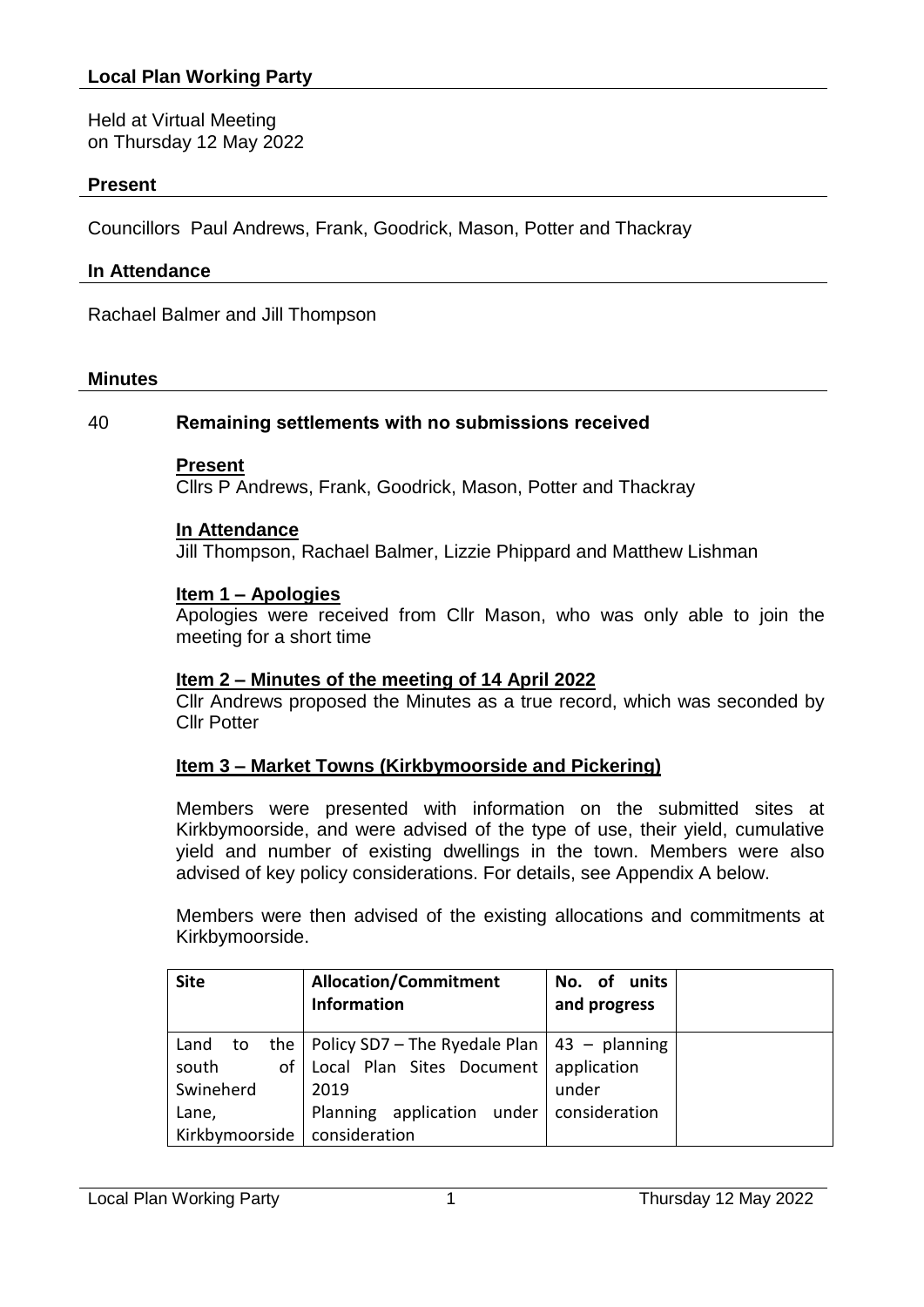|                                                                                   | 19/00772/MOUT                                                                                                                        |                                                                                         |                                                                                        |
|-----------------------------------------------------------------------------------|--------------------------------------------------------------------------------------------------------------------------------------|-----------------------------------------------------------------------------------------|----------------------------------------------------------------------------------------|
| Land<br>the<br>to<br>of Keld<br>north<br>Head<br>Close,<br>Kirkbymoorside         | Policy SD8 - The Ryedale Plan<br>Local Plan Sites Document<br>2019                                                                   | 18<br>no<br>application<br>submitted                                                    |                                                                                        |
| <b>Brickworks</b><br>Site, to north<br>Swineherd<br>of<br>Lane,<br>Kirkbymoorside | Policy SD9 - The Ryedale Plan<br>Local Plan Sites Document<br>2019<br>6 - defined by applications<br>approved since 31 March<br>2018 | $6 - \text{this}$ has<br>started                                                        |                                                                                        |
| Land<br>off<br>Field,<br>Wainds<br>Kirkbymoorside                                 | Permissioned18/01313/MFUL                                                                                                            | Total 32 units<br>under<br>construction,<br>19 completed,<br>13 still to build<br>out   |                                                                                        |
| Land<br>off<br>Westfield Way,<br>Kirkbymoorside                                   | 17/01449/MREM                                                                                                                        | 225<br>Total<br>Under<br>Construction,<br>134 built out,<br>91<br>still<br>to<br>build. |                                                                                        |
|                                                                                   |                                                                                                                                      |                                                                                         | <b>Total</b><br>for<br>Kirkbymoorside<br>anticipated<br>c.171 still to be<br>built out |

### *Members' Discussion regarding sites submitted in Kirkbymoorside*

Site 62: Cllrs Frank and Potter queried if the site was in a high flood risk zone; RB confirmed that it was in zones 2 and 3 and explained that there were complex flood risk issues with the site.

Cllr Frank asked if the site should be discounted on the basis of flood risk; RB explained that all sites have to be assessed and their constraints and opportunities considered in a balanced way. However, the matter of flood risk weighs very heavily and this site would likely perform poorly in the Site Selection Methodology (SSM) process.

Sites 10 and 254: Cllr Thackray suggested that a good use of the sites might be allotments.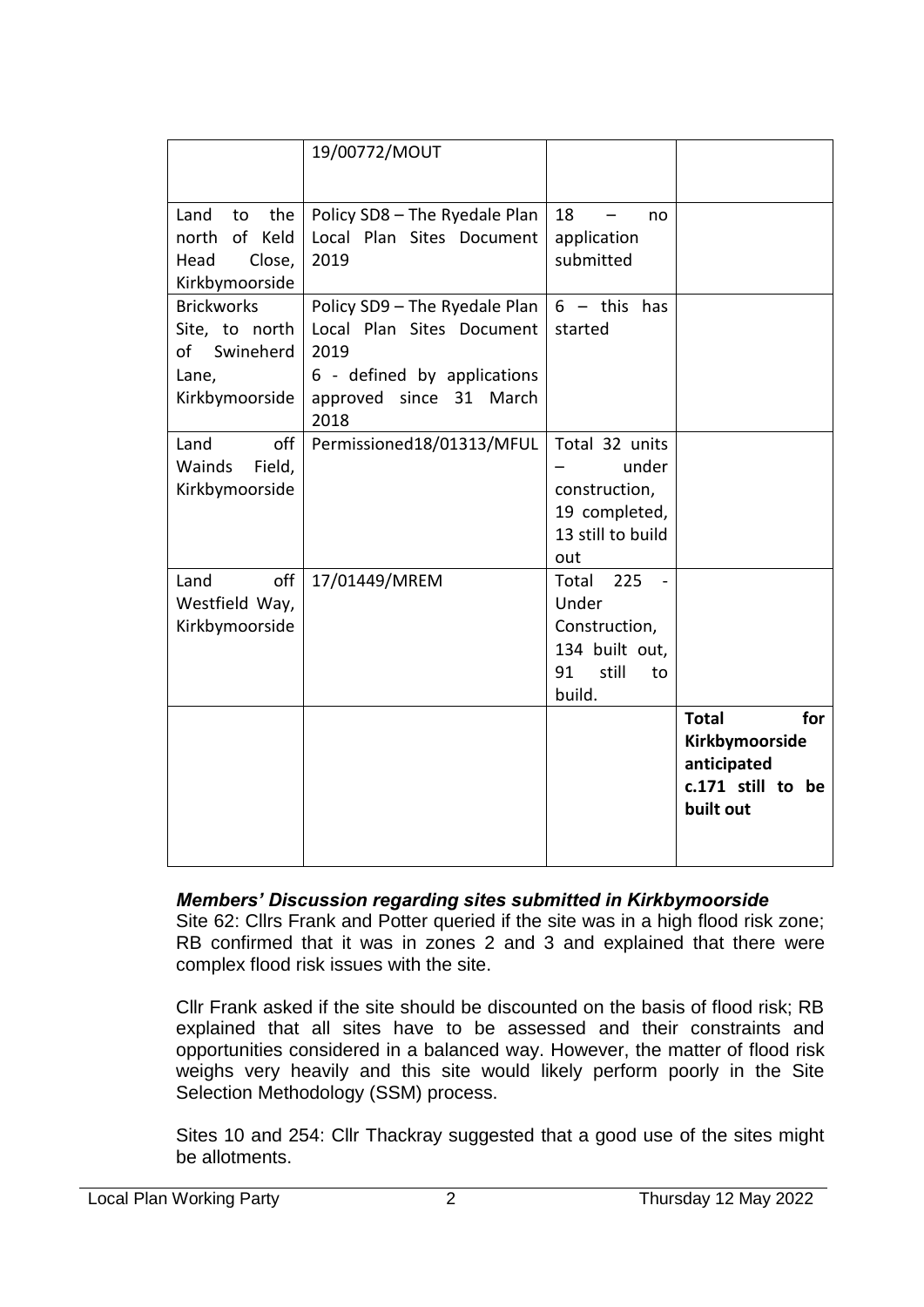Members were then presented with information on the submitted sites at Pickering, and were advised of the type of use, their yield, cumulative yield and number of existing dwellings in the town. Members were advised again of key policy considerations. For details, see Appendix A below.

Members were then advised of the existing allocations and commitments at Pickering.

| <b>Site</b>  | <b>Allocation/Commitment</b>    | No. of units and     |                                         |
|--------------|---------------------------------|----------------------|-----------------------------------------|
|              | <b>Information</b>              | progress             |                                         |
|              |                                 |                      |                                         |
| Land to the  | Policy SD5 - The Ryedale        | Total 239 units $-$  |                                         |
| Ωf<br>east   | Plan Local Plan Sites           | Under                |                                         |
| Whitby       | 2019<br>Document                | construction,<br>160 |                                         |
| Road,        | under<br>Permission             | completed,<br>79     |                                         |
| Pickering    | 17/01220/MFULE                  | plots still to build |                                         |
|              |                                 | out.                 |                                         |
| Land to the  | Policy SD6 - The Ryedale        | $110 - no$ planning  |                                         |
| of<br>west   | Plan Local Plan<br><b>Sites</b> | application          |                                         |
| Malton       | Document 2019                   | submitted            |                                         |
| Road,        |                                 |                      |                                         |
| Pickering    |                                 |                      |                                         |
| East<br>Land | Permission                      | 12<br>Total          |                                         |
| Of           | 19/00796/MFUL                   | Currently<br>under   |                                         |
| Outgang      | 20/00430/73M                    | construction,<br>but |                                         |
| Road         |                                 | none completed.      |                                         |
| Outgang      |                                 |                      |                                         |
| Lane         |                                 |                      |                                         |
| Pickering    |                                 |                      |                                         |
|              |                                 |                      | for<br><b>Pickering</b><br><b>Total</b> |
|              |                                 |                      | outstanding                             |
|              |                                 |                      | 201                                     |

# *Members' Discussion regarding sites submitted in Pickering*

Site 268: Cllr Goodrick raised concerns about building dwellings near industrial areas. Cllr Frank queried if there was sufficient parking capacity on the site; ML suggested that – based purely on the mathematical calculation of 30 dwellings per hectare with a 70% development factor – sufficient parking could likely be provided, however this was not an indication of suitability. Cllr P Andrews suggested the site could be more suitable for industrial rather than housing; RB explained that the hotel was approved in part due to its suitability as a transitional use between employment and residential.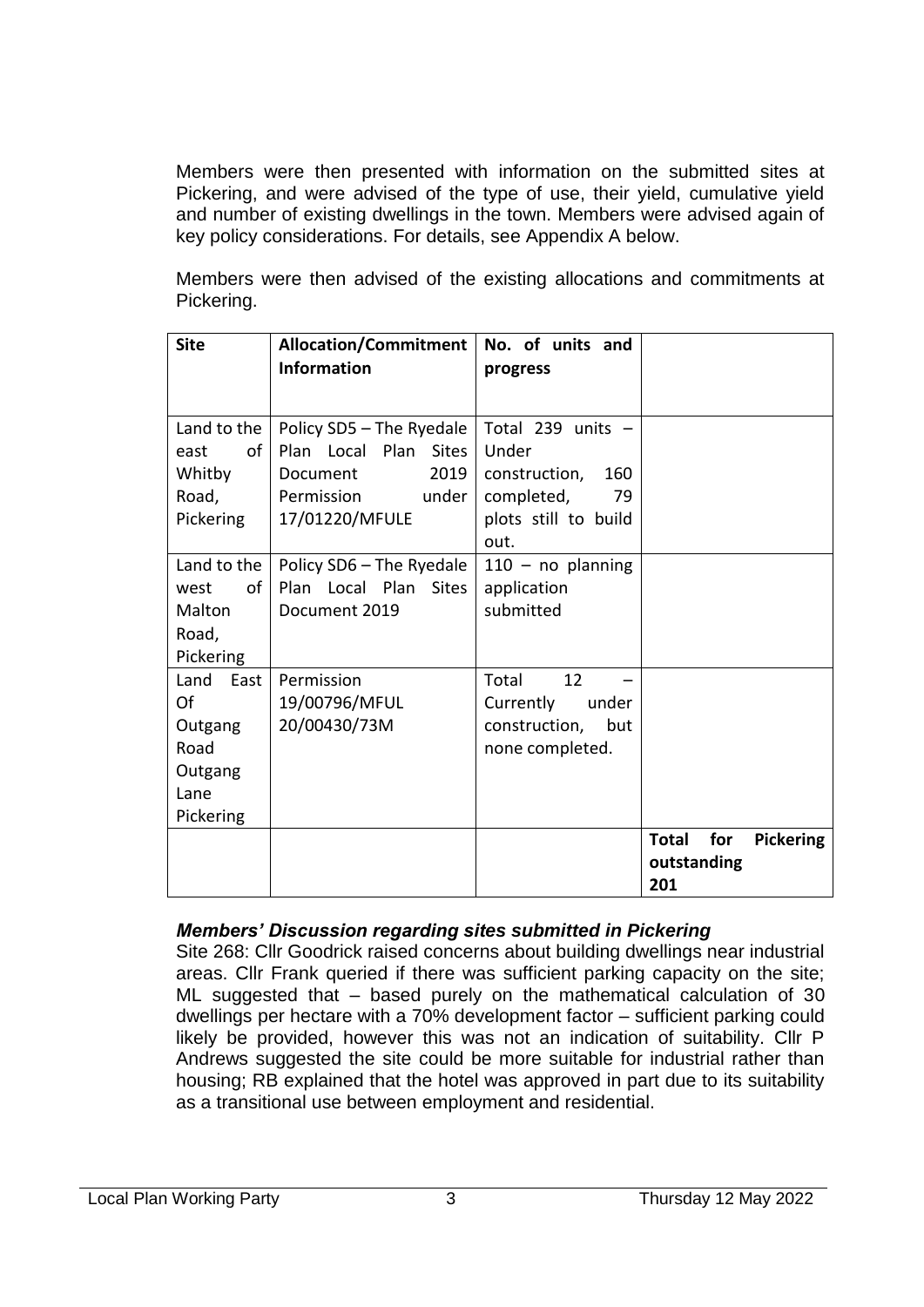Site 13: Cllr Potter queried access possibilities; ML explained that no information had been provided but access might be achieved off Whitby Road or Whistler Drive.

### *Members' Discussion regarding other topics*

Cllr P Andrews emphasised that the purpose of the meeting was only to look at the sites and to share some initial thoughts.

Cllr Frank queried the weight of Visually Important Undeveloped Areas (VIUAs). RB explained that VIUAs are identified in the development plan so do have weight; however, there are examples of sites that have been allocated in such places after balanced consideration.

Cllr Potter expressed concern about the potential for settlement coalescence. Flood risk was discussed in more detail. RB explained that surface water flood risk was a debated aspect of existing planning applications in KMS, with groundwater flooding also to be considered. While sites may be in Flood Zone 1, this only refers to fluvial flooding. Cllr Goodrick queried if the flood zone maps were up to date; RB confirmed that they were. Cllr Thackray stated that the Environment Agency's flood maps were unreliable and that we should consult with the Drainage Board; he also stated that there were design possibilities to overcome flood problems; for instance, building higher.

Cllr Potter queried if the quality of agricultural land was being considered in site assessment. RB confirmed that it was considered and that we are becoming increasingly aware of the vulnerability of soils. Cllr Mason pointed out that best and most versatile (BAMV) agricultural land was used for things other than food, such as animal feed and energy crops. Cllr Goodrick reiterated that we need to be 'food secure'. Cllr Thackray pointed out that people should have land for growing vegetables.

Cllr Thackray raised the issue of air quality, particularly in relation to Pickering, suggesting that if all development came forward, it is likely that recommended air quality thresholds would be breached.

# **Appendix A – Sites submitted in Kirkbymoorside and Pickering** *Submitted sites in Kirkbymoorside*

Total sites put forward (including Kirby Mills and Keldholme): 18 Residential sites: 14 Mixed sites: 1 Employment sites: 4 Total cumulative yield according to submission details: 359 Total cumulative yield according to 30dph x 0.7 (only considering sites submitted for residential use): 530 Total number of existing dwellings in the town: 1432

Site 10 – Land next to playing field, Kirby Mills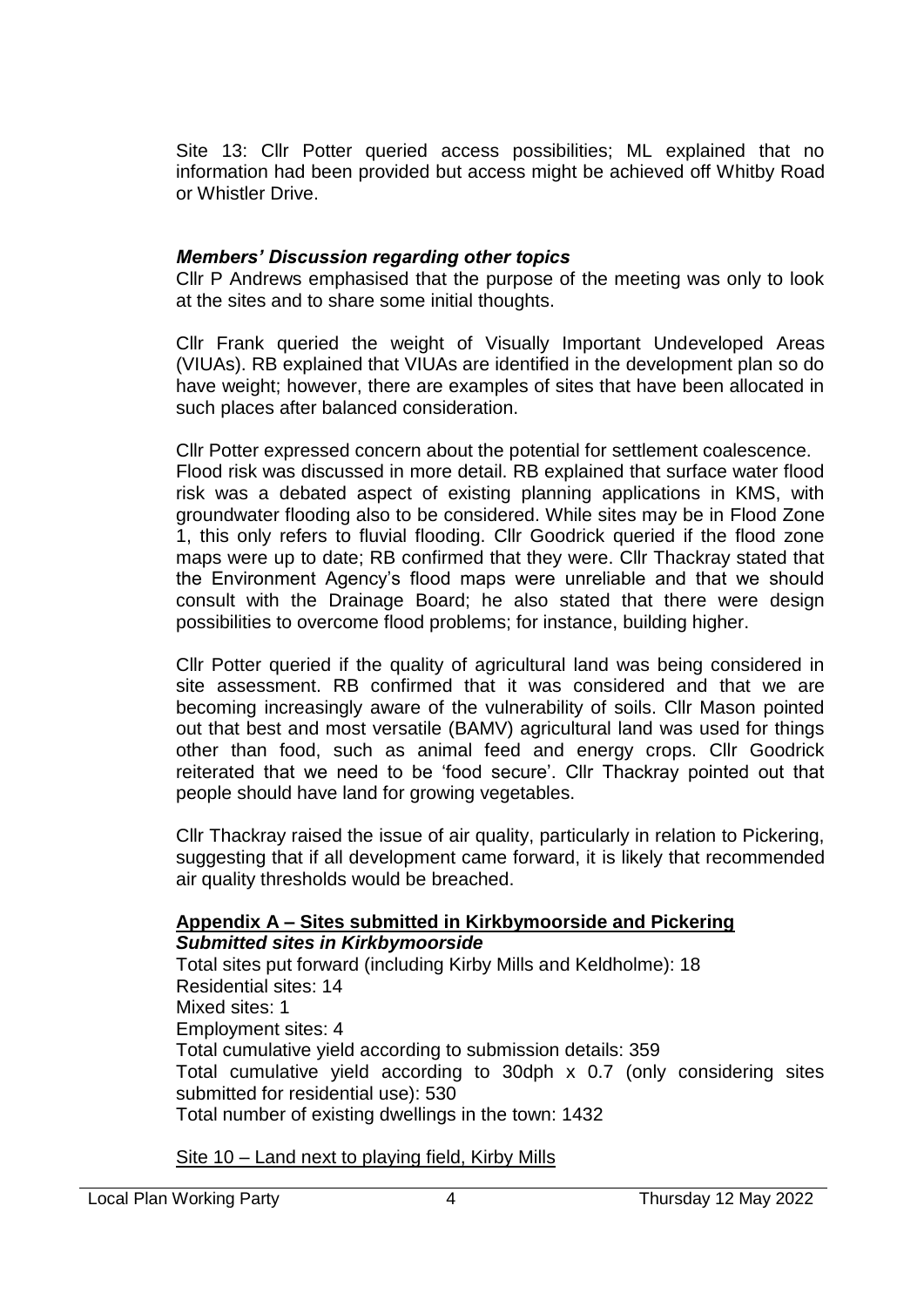Site area (ha): 2.37 Yield according to submission: unspecified Yield according to 30dph x 0.7: 49 Policy considerations: Outside development limits and within Visually Important Undeveloped Area. Other considerations: Potential for coalescence between Kirkbymoorside and Keldholme/Kirby Mills.

Site 40 – Land north of Gillamoor Road Site area (ha): 1.59 Yield according to submission: 40 Yield according to 30dph x 0.7: 33 Policy considerations: Just outside development limits and within an AHLV. Other considerations: Adjacent to parcel of land to the south already allocated for housing.

Site 41 – Land west of Alderson House

Site area (ha): 0.32

Yield according to submission: 3

Yield according to 30dph x 0.7: 6

Policy considerations: Outside development limits and within Visually Important Undeveloped Area.

Other considerations: Potential for coalescence between Kirkbymoorside and Keldholme/Kirby Mills.

Site 46 – Land off Gawtersyke Lane Site area (ha): 0.57 Yield according to submission: 6 Yield according to 30dph x 0.7: 11 Policy considerations: Outside development limits. Other considerations: Adjacent to Site 255.

Site 62 – Land adjacent to Kirby Mills Industrial Estate Site area (ha): 4.33 Yield according to submission: 0 Policy considerations: Outside development limits. Other considerations: Submitted as employment site, abuts existing employment land.

Site 67 – Land to the west of Ings Lane Site area (ha): 4.86 Yield according to submission: 0 Policy considerations: Outside development limits. Other considerations: Put forward as employment site.

Site 105 – Land east of Ings Lane Site area (ha): 1.96 Yield according to submission: 9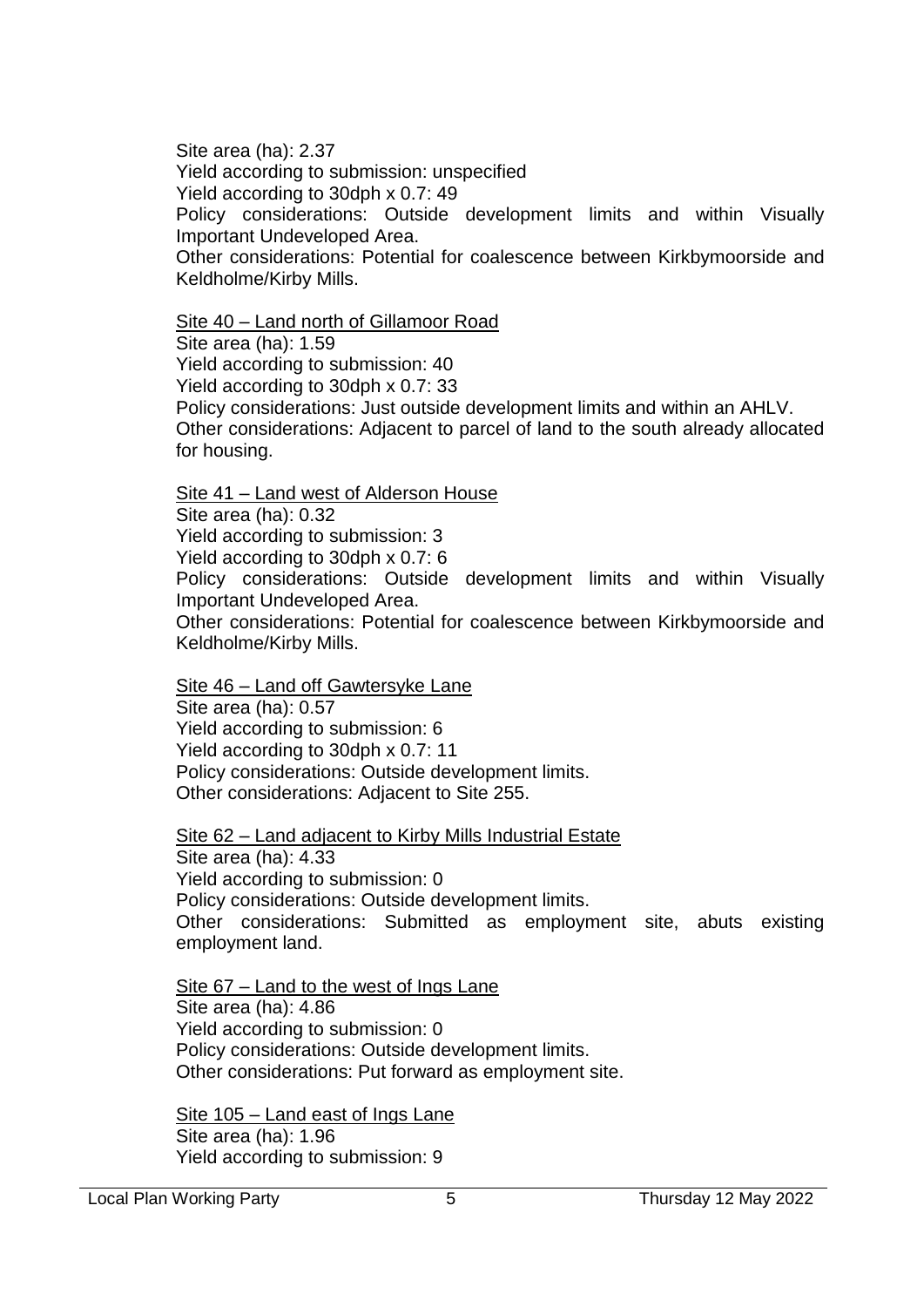Yield according to 30dph x 0.7: 41 Policy considerations: Outside development limits. Other considerations: Adjacent to site 260.

Site 108 – Lund Barn, Ings Lane Site area (ha): 0.32 Yield according to submission: 6 Yield according to 30dph x 0.7: 6 Policy considerations: Outside development limits.

Site 117 - Land at Keldholme

Site area (ha): 3.78

Yield according to submission: 20

Yield according to 30dph x 0.7: 78

Policy considerations: Outside development limits and within Visually Important Undeveloped Area.

Other considerations: Potential for coalescence between Kirkbymoorside and Keldholme/Kirby Mills.

Site 135; 142 and 147: The Green, 16 Church Street; Garden of 18 Church Street; and Bottom third of paddock behind 18 Church Street

All very small sites each proposing one unit. All outside development limits but in Visually Important Undeveloped Areas. A Scheduled Ancient Monument is also nearby to Site 147 (Neville Castle).

Site 213 – Wits End (Site 1), Kirby Mills Industrial Estate

Site area (ha): 0.1 Yield according to submission: 0 Policy considerations: Outside but immediately abutting development limits and land allocated for employment. Other considerations: Submitted as employment site.

Site 219 – Wits End (Site 2), Kirby Mills Industrial Estate Site area (ha): 0.66 Yield according to submission: 0 Policy considerations: Outside but immediately abutting development limits and land allocated for employment. Other considerations: Submitted as employment site.

Site 252 – Land south of A170 Kirkdale Road Site area (ha): 3.25 Yield according to submission: 75 Yield according to 30dph x 0.7: 68 Policy considerations: Outside development limits. Includes a disused railway line abutting the site to the south. Other considerations: Strip of land to the east featuring an orchard forming buffer to existing settlement.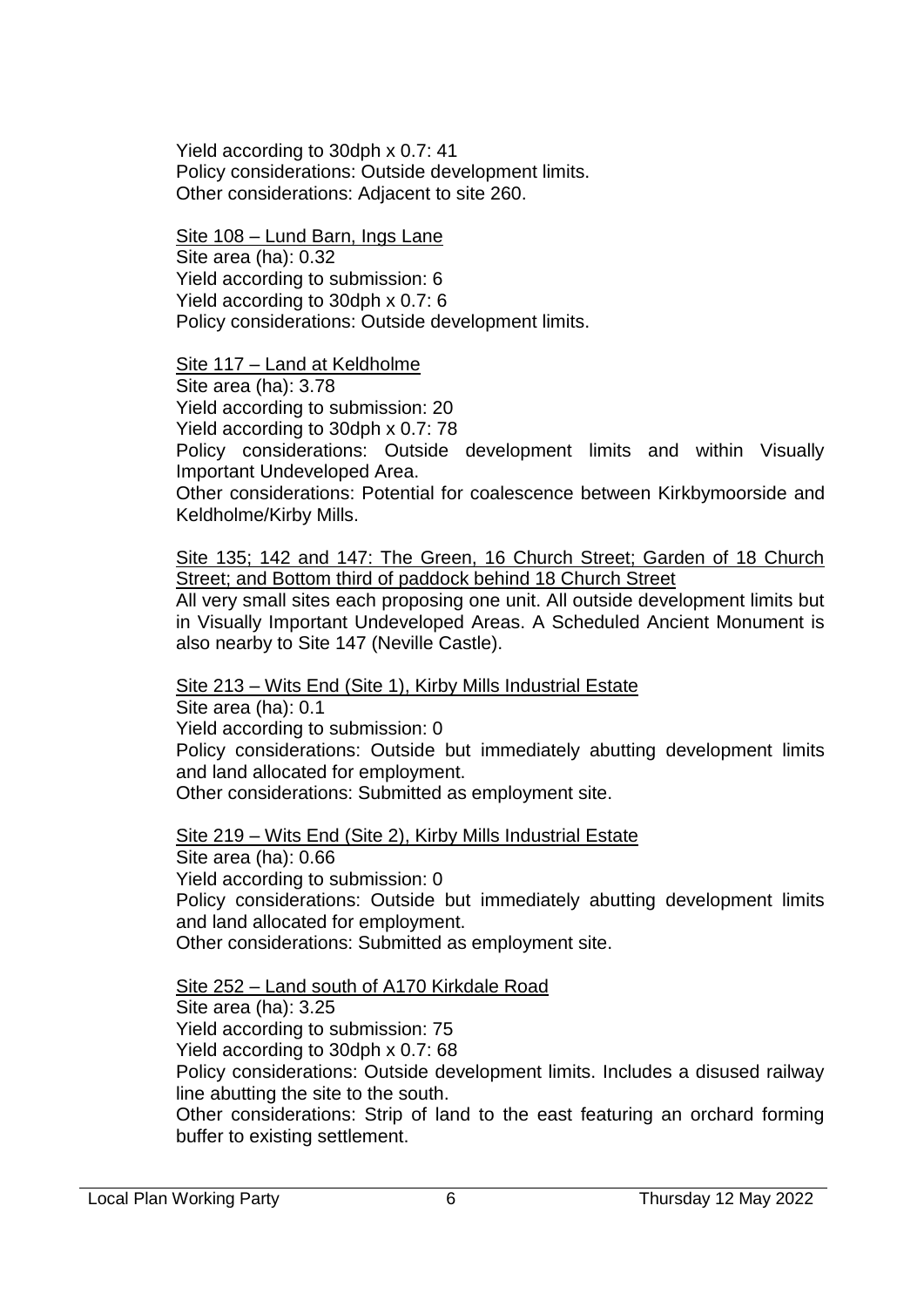Site 254 – Land south of Swineherd Lane

Site area (ha): 1.4

Yield according to submission: 40

Yield according to 30dph x 0.7: 29

Policy considerations: Outside development limits and within Visually Important Undeveloped Area.

Other considerations: Public right of way goes through the site. Abuts piece of land already allocated within development plan.

### Site 255 – Land at West Lund Lane

Site area (ha): 6.2

Yield according to submission: 67

Yield according to 30dph x 0.7: 130

Policy considerations: Outside development limits but partially within an area of land seen as expansion land for existing employment use.

Other considerations: There is an application currently under consideration for the site: hybrid application, comprising expansion of Sylatech and erection of 67 dwellings.

# Site 260 – Land south of Carter Lane

Site area (ha): 3.02 Yield according to submission: 90 Yield according to 30dph x 0.7: 63 Policy considerations: Outside but connected to development limits. Other considerations: Adjacent to site 105.

# *Submitted sites in Pickering*

Total sites put forward: 22 Residential sites: 20 Tourism sites: 1 Employment sites: 1 Total yield according to submission details: 1537 Total cumulative yield according to 30dph x 0.7 (only considering sites submitted for residential use): 1317 Total number of existing dwellings in the town: 1432

Site 1 – Land south of Ings Garth Site area (ha): 1.83 Yield according to submission: 50 Yield according to 30dph x 0.7: 38 Policy considerations: Outside development limits. Other considerations: Site has been drawn to avoid Flood Zone 3 designation.

Site 11 – Sunquest, Whitby Road Site area (ha): 0.47 Yield according to submission: 4 Yield according to 30dph x 0.7: 9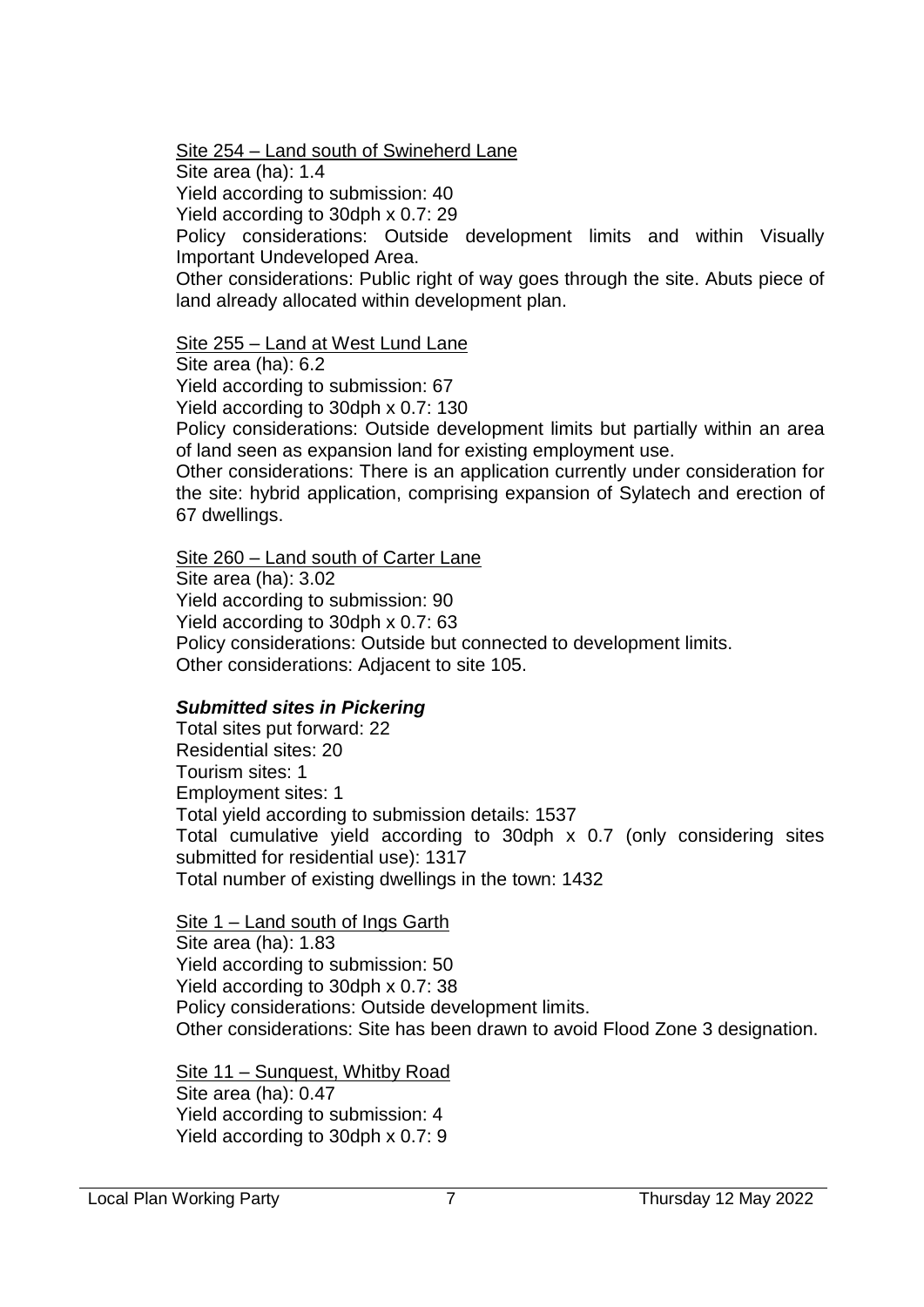Policy considerations: Outside development limits and within Area of High Landscape Value (AHLV).

Site 13 – Land behind High Croft House, 52 Ruffa Lane Site area (ha): 3.9 Yield according to submission: 20 Yield according to 30dph x 0.7: 81 Policy considerations: Outside development limits and within AHLV. Other considerations: Medieval strip field patterns

Site 18 – Field on Haygate Lane Site area (ha): 0.43 Yield according to submission: 0 Yield according to 30dph x 0.7: 0 Policy considerations: Outside development limits Other considerations: Submitted as tourism site

Site 19 – Land west of 110A Outgang Road Site area (ha): 0.64 Yield according to submission: 10 Yield according to 30dph x 0.7: 13 Policy considerations: Outside development limits and within Visually Important Undeveloped Area (VIUA) Other considerations: Medieval strip field patterns

Site 23 – Buildings at Eastgate Crossing, Malton Road Site area (ha): 1.74 Yield according to submission: 4 Yield according to 30dph x 0.7: 36 Policy considerations: Outside development limits and disused railway within site.

Site 29 – Land north of Middleton Road Site area (ha): 6.39 Yield according to submission: 200 Yield according to 30dph x 0.7: 134 Policy considerations: Outside development limits and within AHLV Other considerations: Possible coalescence with Middleton

Site 45 – Land off A169 Malton Road Site area (ha): 11.5 Yield according to submission: 315 Yield according to 30dph x 0.7: 241 Policy considerations: Outside development limits and within VIUA. Disused railway alongside northern boundary. Other considerations: Medieval strip field patterns.

Site 53 – Bessy Brigg, Newbridge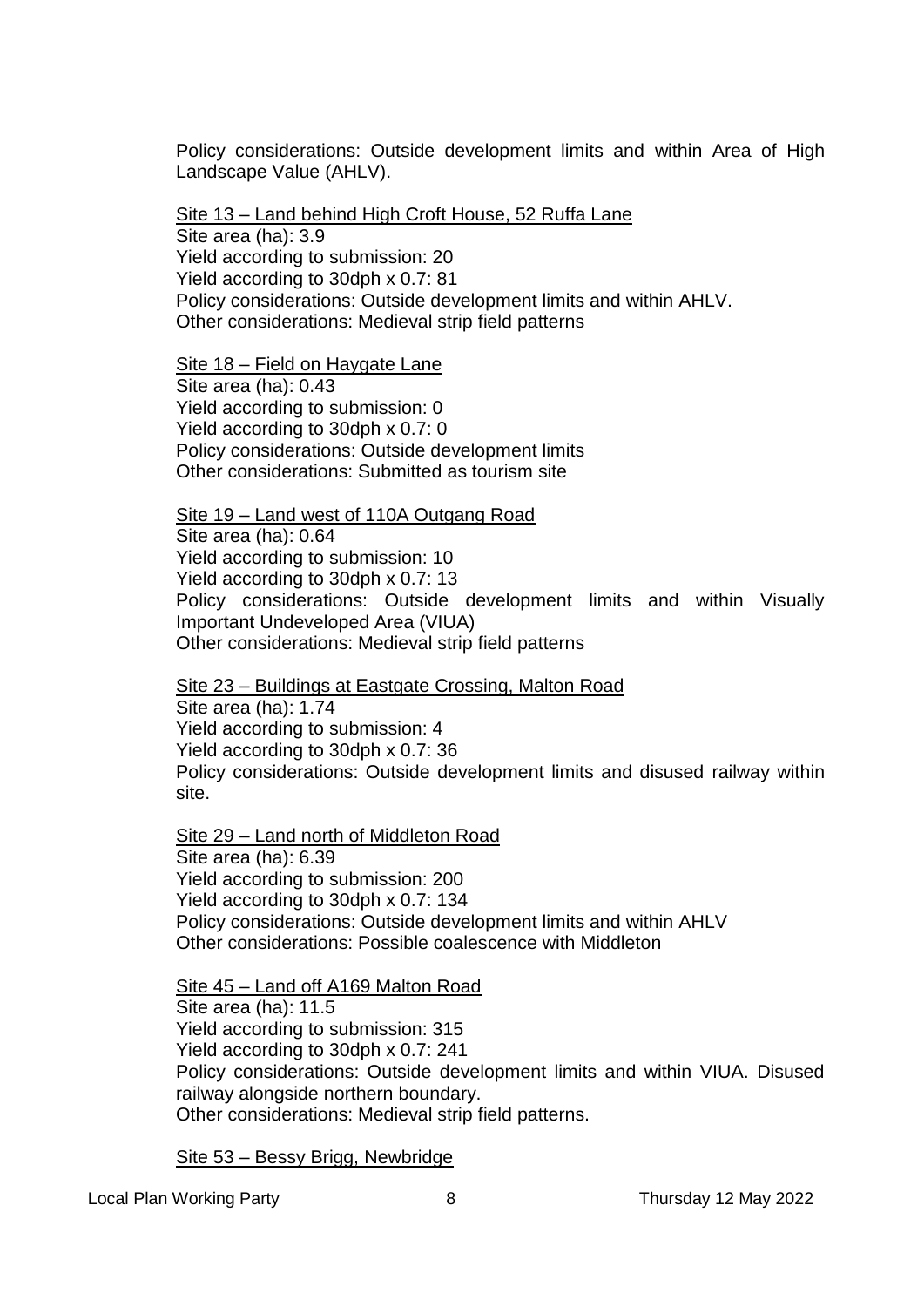Site area (ha): 0.15 Yield according to submission: 4 Yield according to 30dph x 0.7: 3 Policy considerations: Outside development limits, within conservation area. Other considerations: High risk flood zone. Nearby to scheduled ancient monument (Pickering Castle)

Site 55 – Land north of Riparian Lodge, Old Mill Lane

Site area (ha): 0.56 Yield according to submission: 12 Yield according to 30dph x 0.7: 11 Policy considerations: Within development limits and within VIUA Other considerations: High risk flood zone.

Site 76 – Land at Swainsea Lane Site area (ha): 1.42 Yield according to submission: 40 Yield according to 30dph x 0.7: 29 Policy considerations: Outside development limits and within AHLV Other considerations: Wraps around recently developed site (College View)

Site 89 – Land at Stanfield Drive Site area (ha): 4.83 Yield according to submission: 130 Yield according to 30dph x 0.7: 101 Policy considerations: Outside development limits Other considerations: Adjacent to site allocated (and built out) in previous plan period. Effectively a double-submission/duplication of Site 294.

Site 134 – Land lying to the east of Mayfly Court, Mill Lane Site area (ha): 0.29 Yield according to submission: 5 Yield according to 30dph x 0.7: 6 Policy considerations: Outside development limits

Site 217 – Whitby Road Site area (ha): 5.07 Yield according to submission: 150 Yield according to 30dph x 0.7: 106 Policy considerations: Outside development limits and within AHLV Other considerations: Adjacent to site allocated (and built out) in previous plan period. Medieval strip field patterns.

Site 220 – Land at the back of 52 Ruffa Lane Site area (ha): 7.22 Yield according to submission: 300 Yield according to 30dph x 0.7: 151 Policy considerations: Outside development limits and within AHLV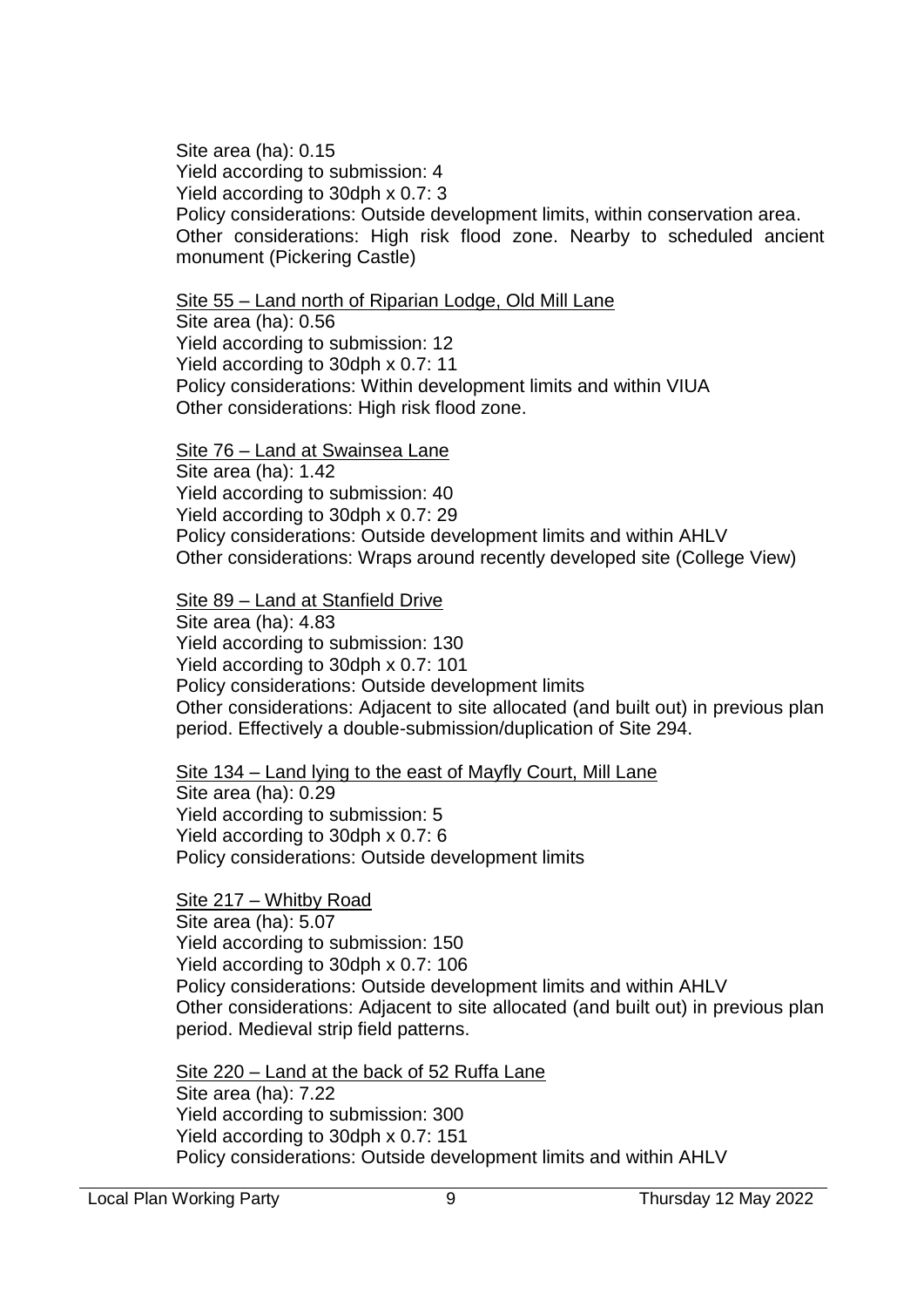Other considerations: Medieval strip field patterns

Site 227 – Land south of Keldhead Hall, Middleton Road

Site area (ha): 1 Yield according to submission: 5

Yield according to 30dph x 0.7: 21

Policy considerations: Outside development limits and within VIUA; also immediately adjacent to conservation area. Nearby to SSSI; Keld Head Springs.

Site 250 – Land to the west of Outgang Lane, Outgang Road

Site area (ha): 3.38

Yield according to submission: 40

Yield according to 30dph x 0.7: 70

Policy considerations: Outside development limits.

Other considerations: Features a pond. Adjacent to recent development; Hugden Close and another development site which has very recently commenced.

Site 257 – Land between Thornton Road and Ruffa Lane

Site area (ha): 2.34

Yield according to submission: 50

Yield according to 30dph x 0.7: 49

Policy considerations: Outside development limits and within AHLV and VIUA.

Other considerations: Adjacent to site that was allocated (and built out) in previous plan period.

Site 268 – Land to the south of Thornton Road

Site area (ha): 1.59

Yield according to submission: 28

Yield according to 30dph x 0.7: 33

Policy considerations: Outside development limits, adjacent to allocated employment land.

Other considerations: Site of recently developed chain hotel.

Site 293 – Spring Pastures, 31 Garden Way Site area (ha): 0.94 Yield according to submission: unspecified Yield according to 30dph x 0.7: 19 Policy considerations: Outside development limits. Other considerations: Medieval strip field patterns.

Site 294 – Land off Firthland Road (Phase 2) Site area (ha): 7.94 Yield according to submission: 170 Yield according to 30dph x 0.7: 166 Policy considerations: Outside development limits and adjacent to allocated employment land.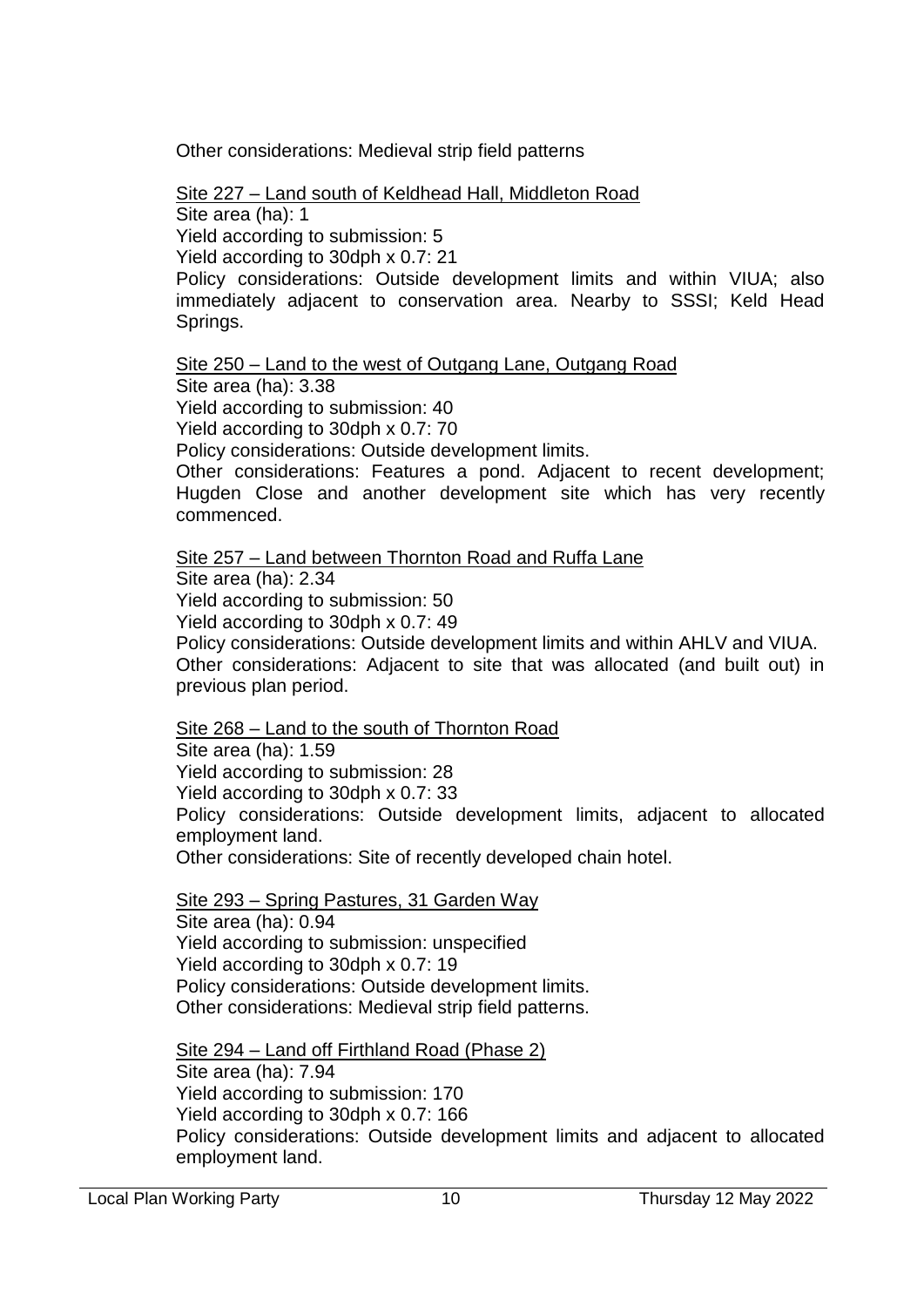Other considerations: Adjacent to site allocated (and build out) in previous plan period. Effectively a double-submission/duplication of Site 89.

### **Item 4 – Item continued from meeting of April 14 2022: Settlements where no submissions have been made as a result of the Call for Sites**

### *Ganton*

Previous submissions 1 Dwellings in the village currently 102 **Services** Church, village hall, pub, sports field, bus stops **Discussion** Cllr P Andrews suggested the village could take some development.

Cllr Goodrick stated that commuting would be required as there is no employment within the village.

Cllr Frank suggested that employment and industrial land could be allocated in villages to enable people to work and live within a village.

Cllr Thackray echoed Cllr Frank's comments and stated that lots of people also work from home.

Cllr Potter agreed and stated that he would live to see all villages expanded by a moderate percentage if there was an employment element.

### *Gillamoor*

Previous submissions None. Dwellings in the village currently 72 **Services** Primary school, church, pub, sports field **Discussion** Cllr P Andrews suggested there would be room for a few more houses.

#### *Harton* Previous submissions 4 Dwellings in the village currently 40 **Services** Distanced from the village, on the A64: restaurant and petrol station with shop **Discussion**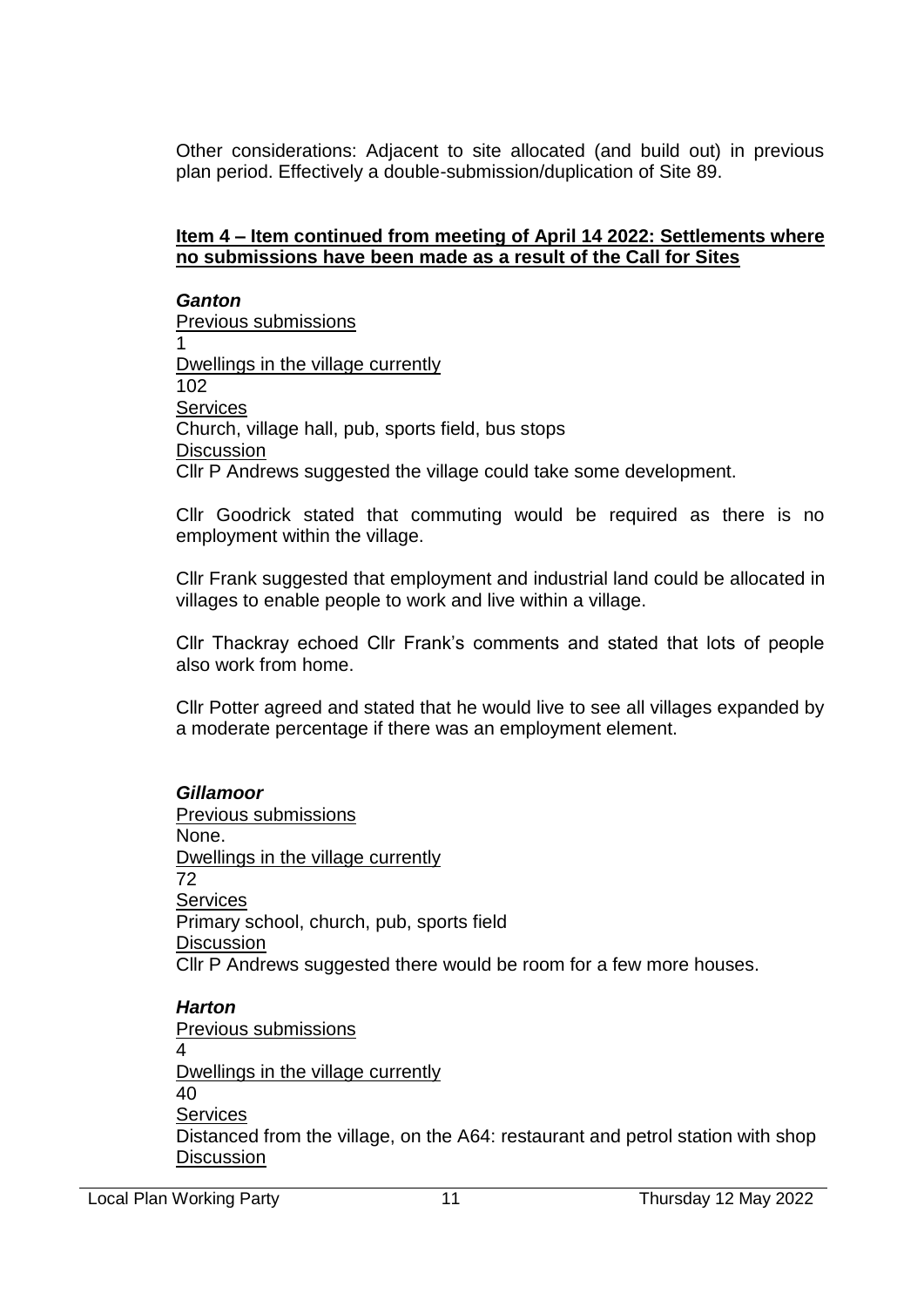Cllr Goodrick also pointed out the ecological sensitivities on the designated area of marshy land to the east of the village.

# *Heslerton (East)*

Previous submissions 5 Dwellings in the village currently 181 (including East and West) **Services** Church, village hall, bus stops **Discussion** Cllr P Andrews suggested that there could be room for more houses, Cllr Thackray agreed.

### *Howsham*

Previous submissions  $\mathfrak{p}$ Dwellings in the village currently 55 Services **Church Discussion** 

Cllr Thackray suggested there are 'gaps' which could be filled; Cllr P Andrews stated that there could be some room for small expansion, but not a large amount because that might destroy the character of the village

# *Huttons Ambo*

Previous submissions One residential, several employment Dwellings in the village currently 129 **Services** Church, village hall, youth club, shop **Discussion** Cllr Goodrick stated that the shop is small and has limited opening hours;

Cllr P Andrews stated that more houses in the village could be appropriate as long as the local vernacular was followed

Cllr Goodrick raised concerns about the exits onto the A64; Cllr Thackray stated that the possibility of a roundabout primarily (serving York Road industrial estate) could provide a solution to access issues into and out of Huttons Ambo.

At this point, it was agreed that these remaining settlements would be considered by Members outside of the meeting, and if any comments were to